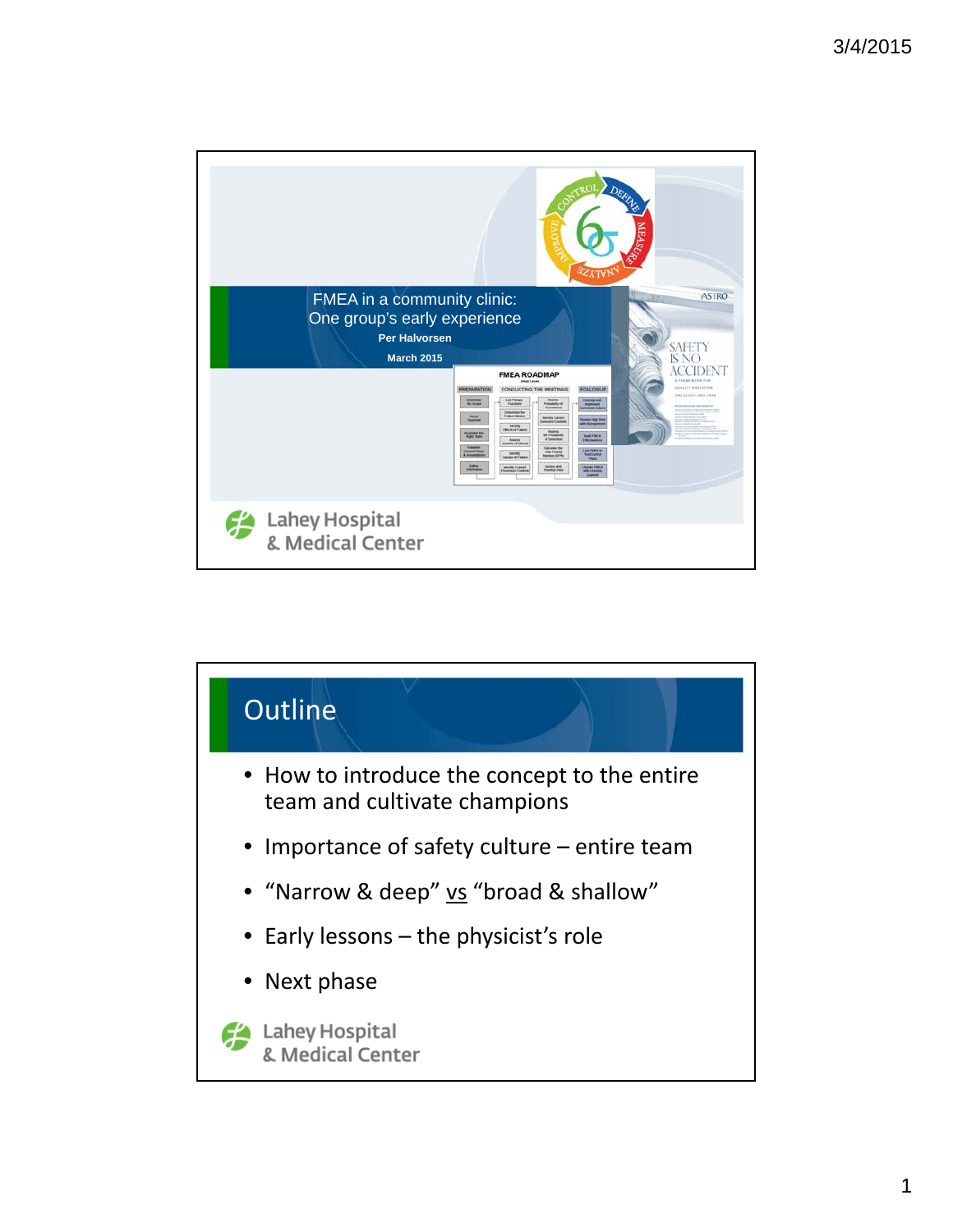

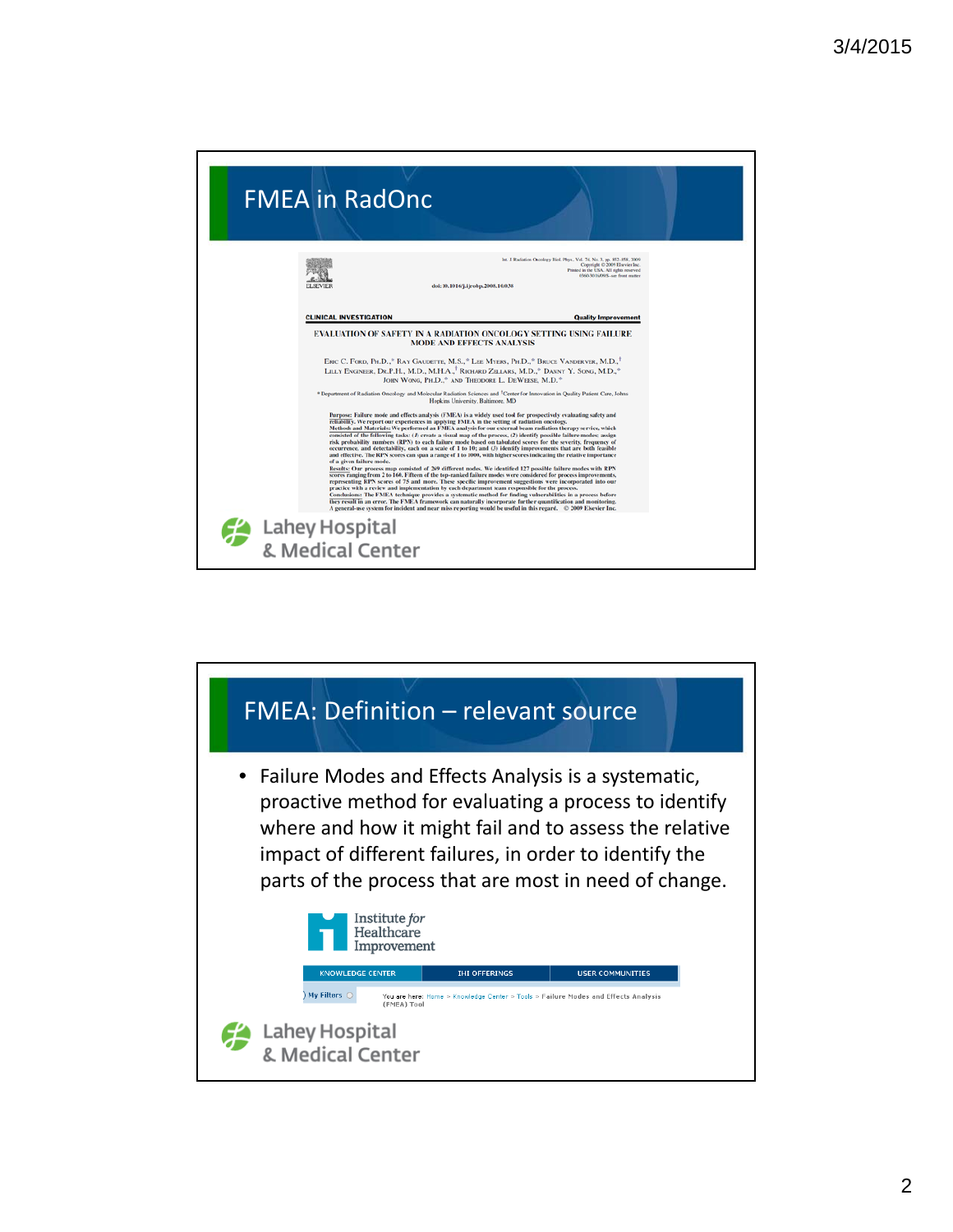

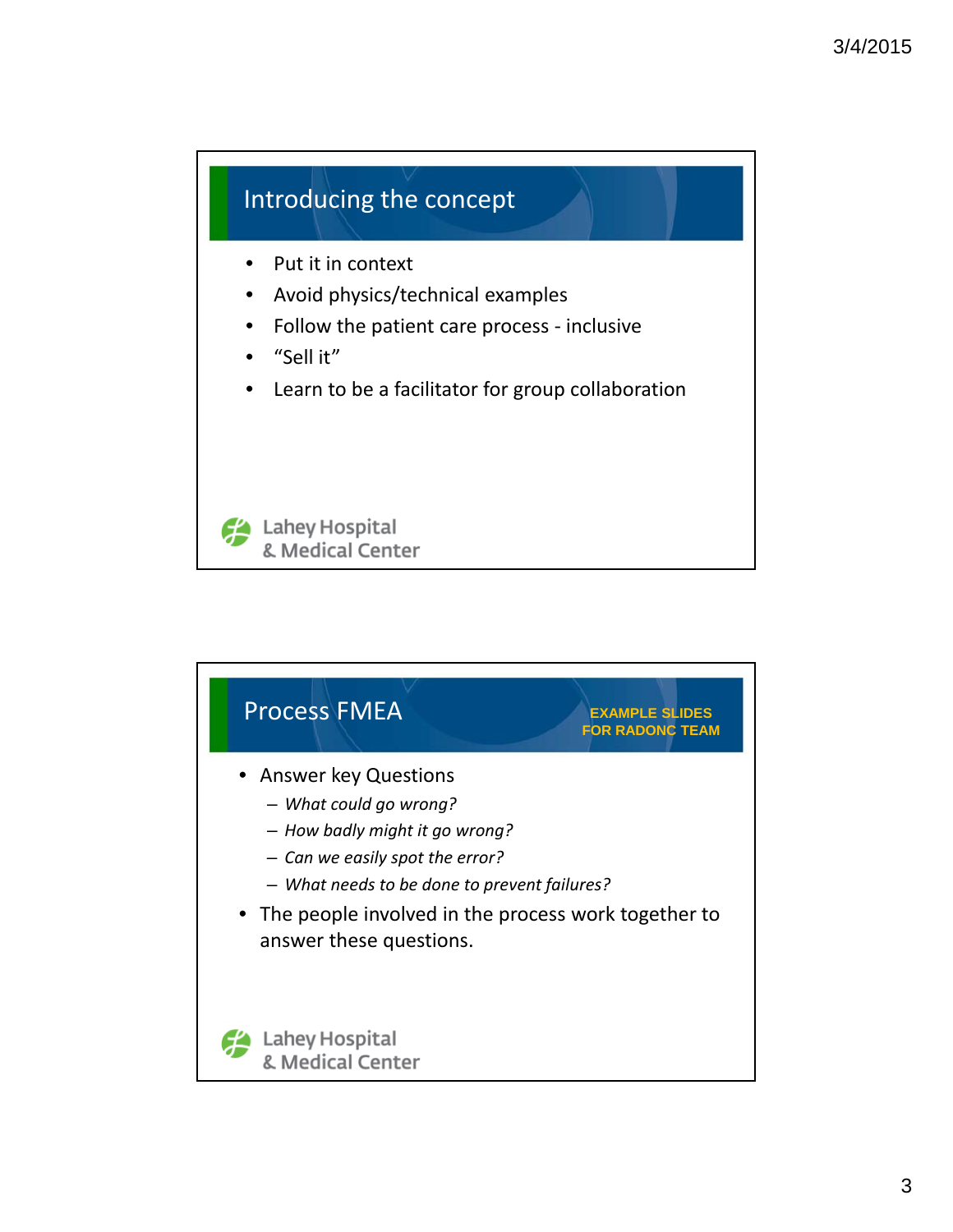|                                    |                                    | FMEA – basic hypothetical example |                             | <b>EXAMPLE SLIDES</b><br><b>FOR RADONC T</b> |                                         |
|------------------------------------|------------------------------------|-----------------------------------|-----------------------------|----------------------------------------------|-----------------------------------------|
| 1                                  | 2                                  | 3                                 | 4                           | 5                                            | 6                                       |
| <b>Wake Up</b>                     | Get<br><b>Dressed</b>              | Start the<br>Car                  | Drive the<br>Car            | Park the<br>Car                              | <b>Walk into</b><br><b>Work</b>         |
| 1a. Hit snooze<br>on alarm         | 2a. Make<br>Coffee                 | 3a. Find<br>Keys                  | 4a. Coffee in<br>cup holder | 5a. Notice<br>and take exit                  | 6a. Collect<br>coffee, bag,             |
| 1b. Again, hit<br>snooze on        | 2b. Take<br>Shower                 | 3b. Find Bag<br>3c. Look for      | 4h. NPR on<br>Radio         | 5b. Negotiate<br>turn                        | computer<br>6b. Close and<br>lock doors |
| alarm<br>1c. Get out of            | 2c. Find<br>clothes                | Coffee<br>3d. Find Car            | 4c. Phone<br>accessible     | 5c. Find spot<br>5d. Hang up                 | 6c. Walk to<br>work                     |
| bed<br>1d. Find<br><b>Slippers</b> | 2d. Find<br>Shoes                  |                                   | 4d. Drive to<br>Work        | phone                                        |                                         |
|                                    | Lahey Hospital<br>& Medical Center |                                   |                             | Cindy Pope, Beth Israel - Plymouth MA        |                                         |

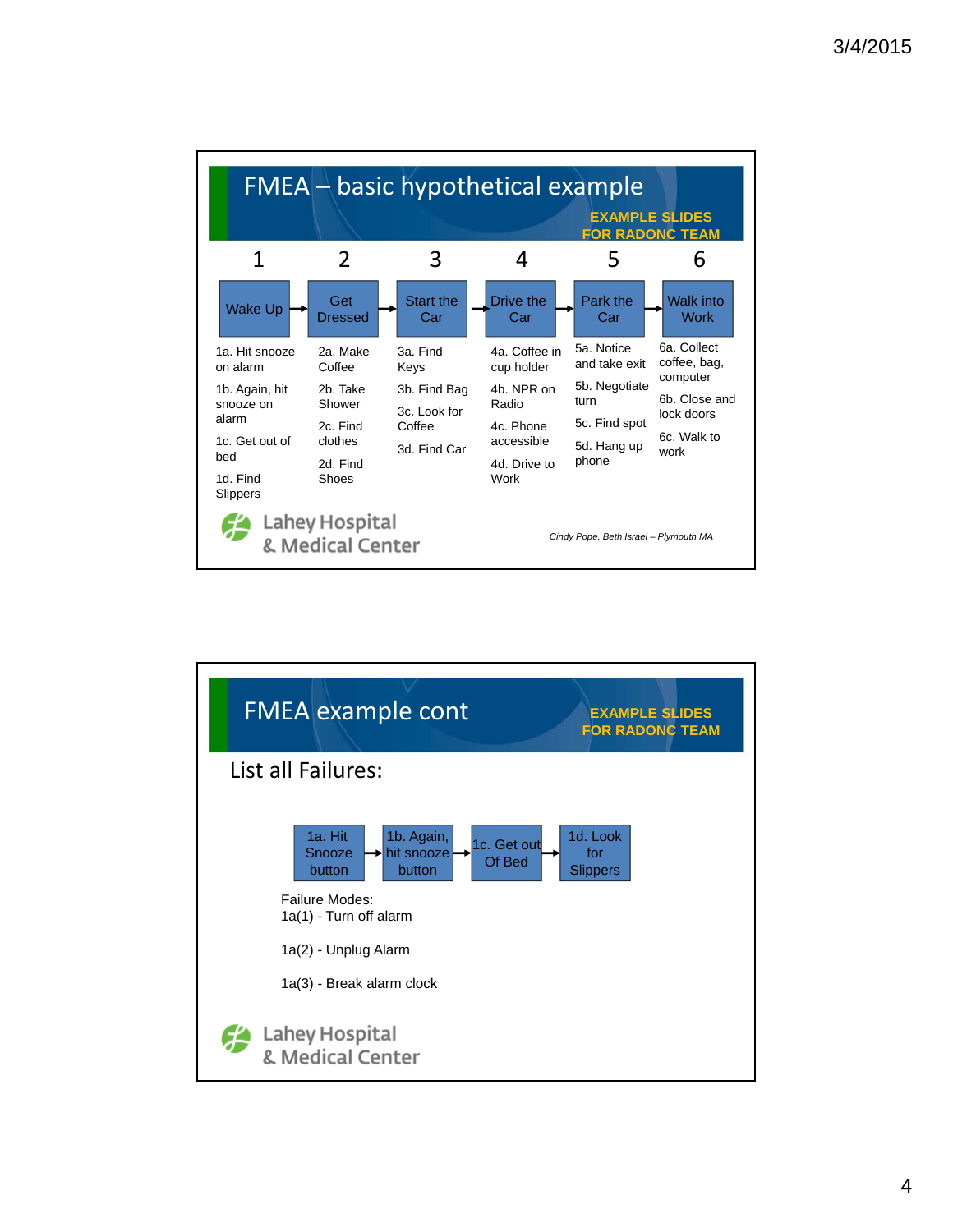

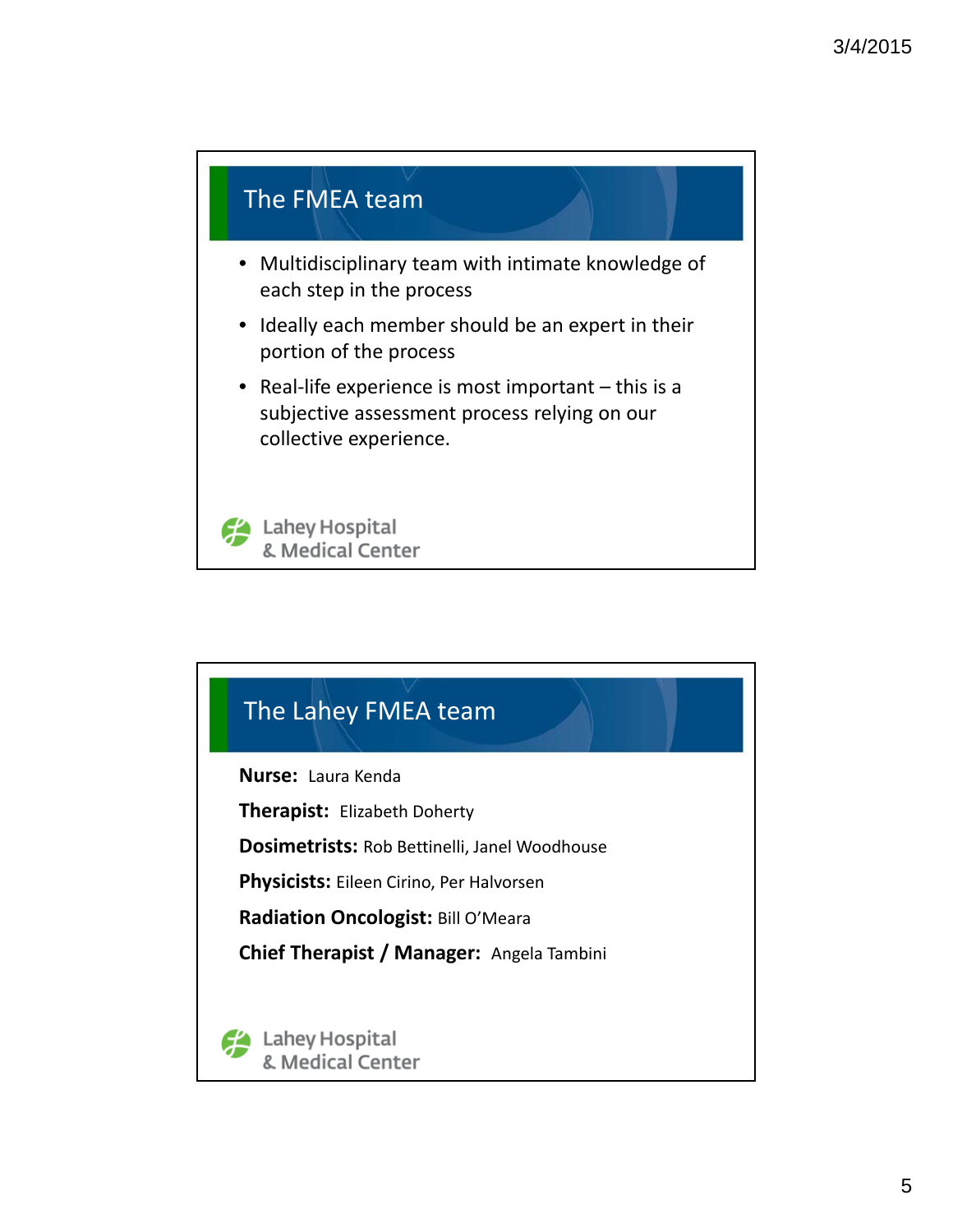

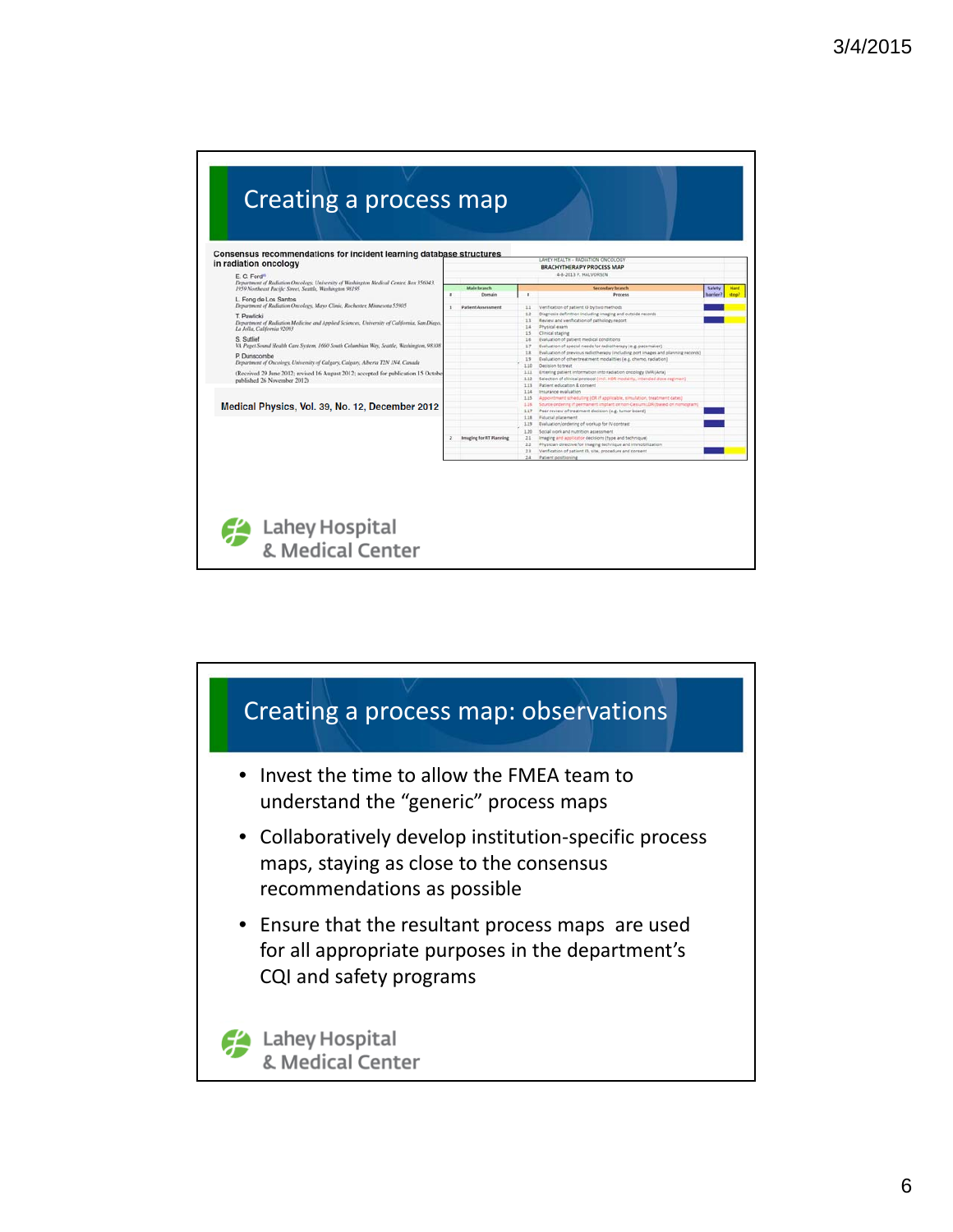

![](_page_6_Figure_2.jpeg)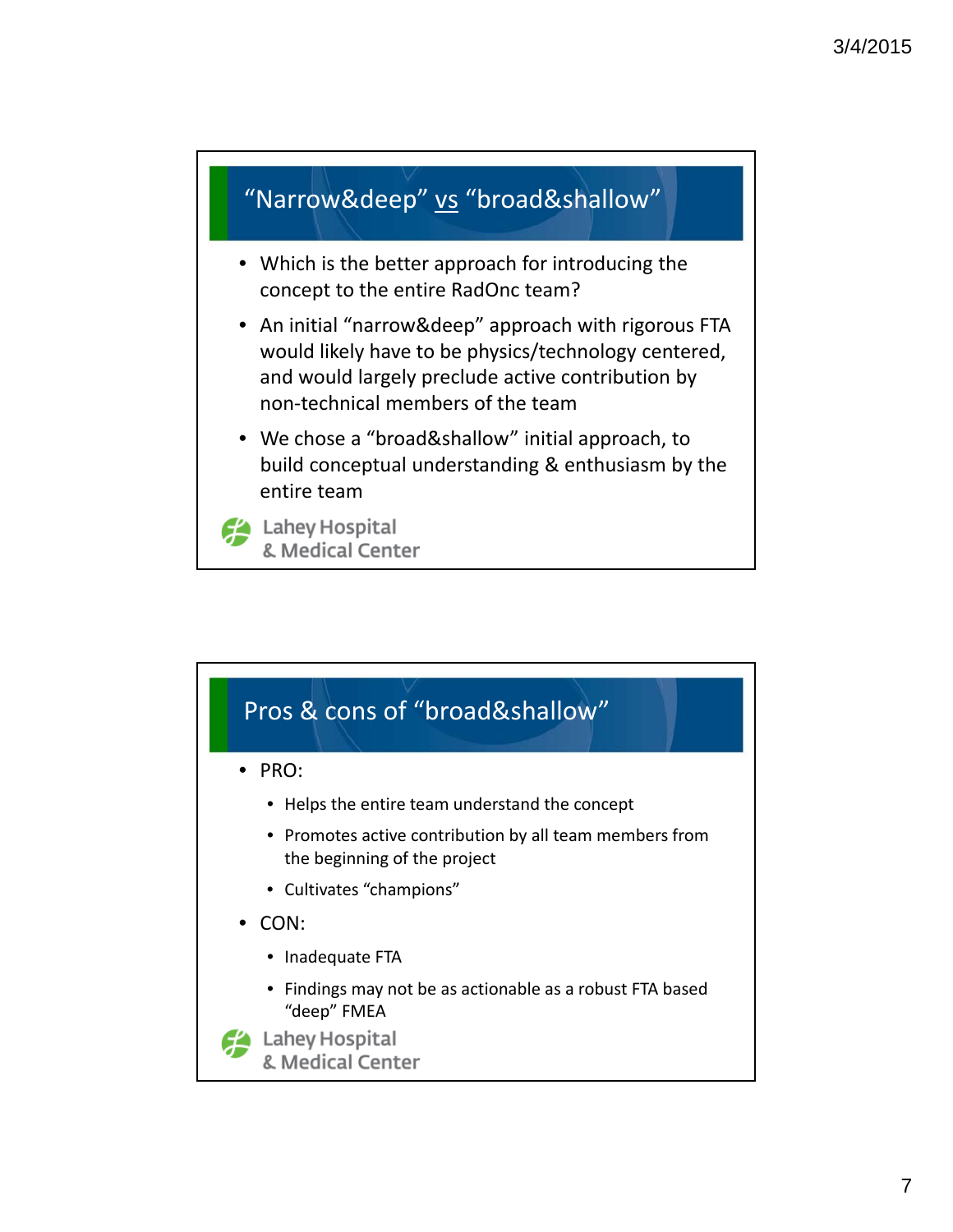![](_page_7_Figure_1.jpeg)

![](_page_7_Figure_2.jpeg)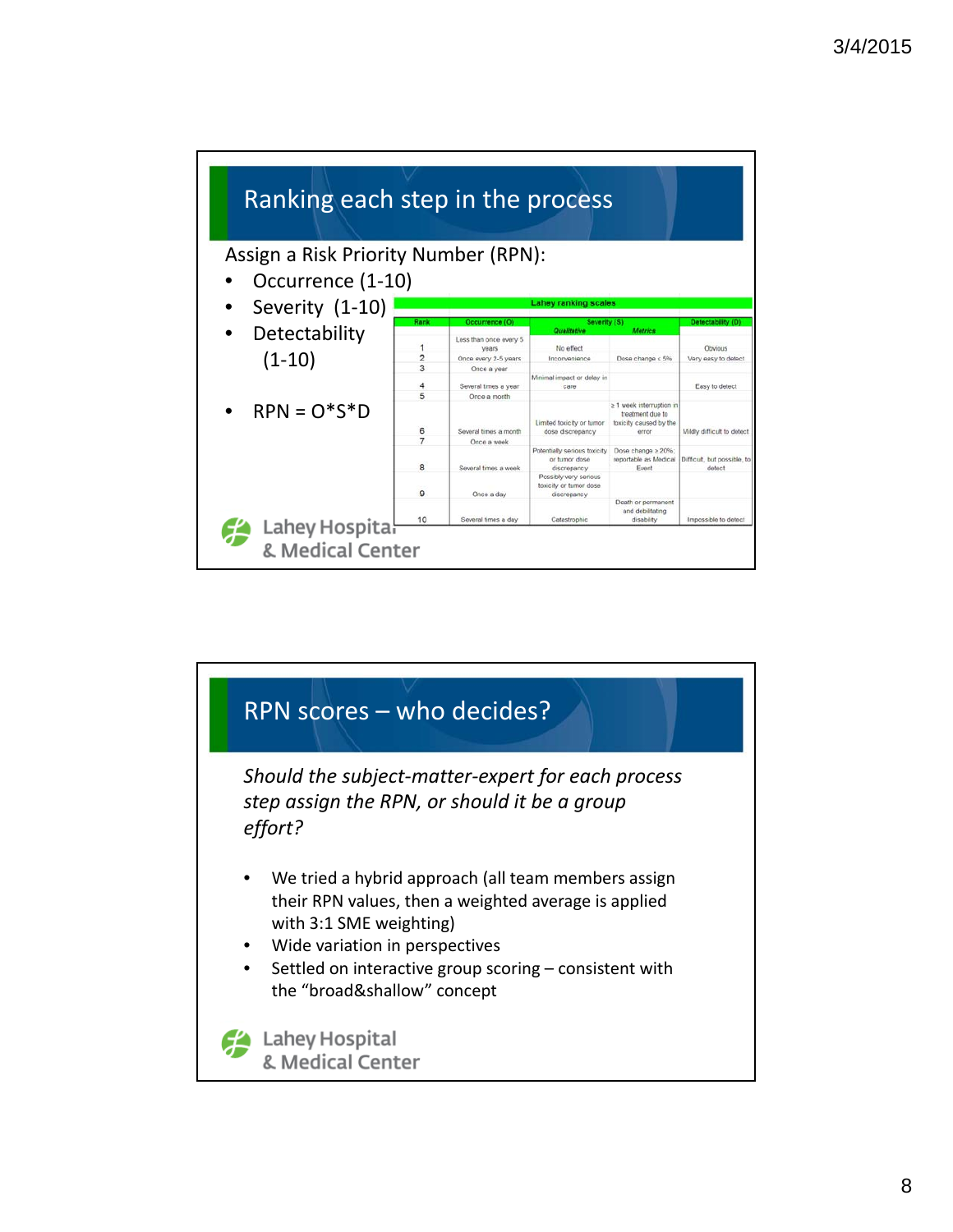| <b>Process Tree Branch</b>              | <b>Step</b> | $\circ$             | s.             | D              | <b>RPN</b> | Identified the 3     |
|-----------------------------------------|-------------|---------------------|----------------|----------------|------------|----------------------|
| 1: Patient Assessment/Consultation      | 11          | $\mathbf{1}$        | R              | $\overline{2}$ | 16         |                      |
|                                         | 1.2         | 4                   | 8              | 6              | 192        | highest and 3 lowest |
|                                         | 1.3         | 3                   | 8              | 6              | 144        | RPN scores in each   |
|                                         | 1.4         | $\overline{2}$      | 8              | 8              | 128        | major process        |
|                                         | 1.5         | $\overline{4}$      | 8              | $\overline{4}$ | 128        | branch.              |
|                                         | 1.6         | $\overline{4}$<br>ă | 8              | 5              | 160<br>162 |                      |
|                                         | 1.7<br>18   | $\overline{2}$      | 9<br>9         | ß.<br>R        | 144        |                      |
|                                         | 1.9         | 4                   | $\overline{7}$ | 5              | 140        |                      |
|                                         | 1.10        | $\overline{2}$      | 8              | 8              | 96         |                      |
|                                         | 1.11        | 5                   | 6              | $\overline{7}$ | 210        |                      |
|                                         | 1.12        | $\overline{2}$      | 4              | 6              | 48         |                      |
|                                         | 1.13        | 3                   | $\overline{2}$ | $\overline{2}$ | 12         |                      |
|                                         | 1.14        | $\overline{2}$      | 5              | 3              | 30         |                      |
|                                         | 1.15        | 4                   | 8              | 6              | 192        |                      |
|                                         | 1.16        | 4                   | 4              | $\overline{2}$ | 32         |                      |
|                                         | 1.17        | 4                   | $\overline{t}$ | $\overline{2}$ | 56         |                      |
| 2: Imaging for RT Planning (Simulation) | 2.1         | a.                  | Ŕ.             | Ŕ              | 108        |                      |

![](_page_8_Figure_2.jpeg)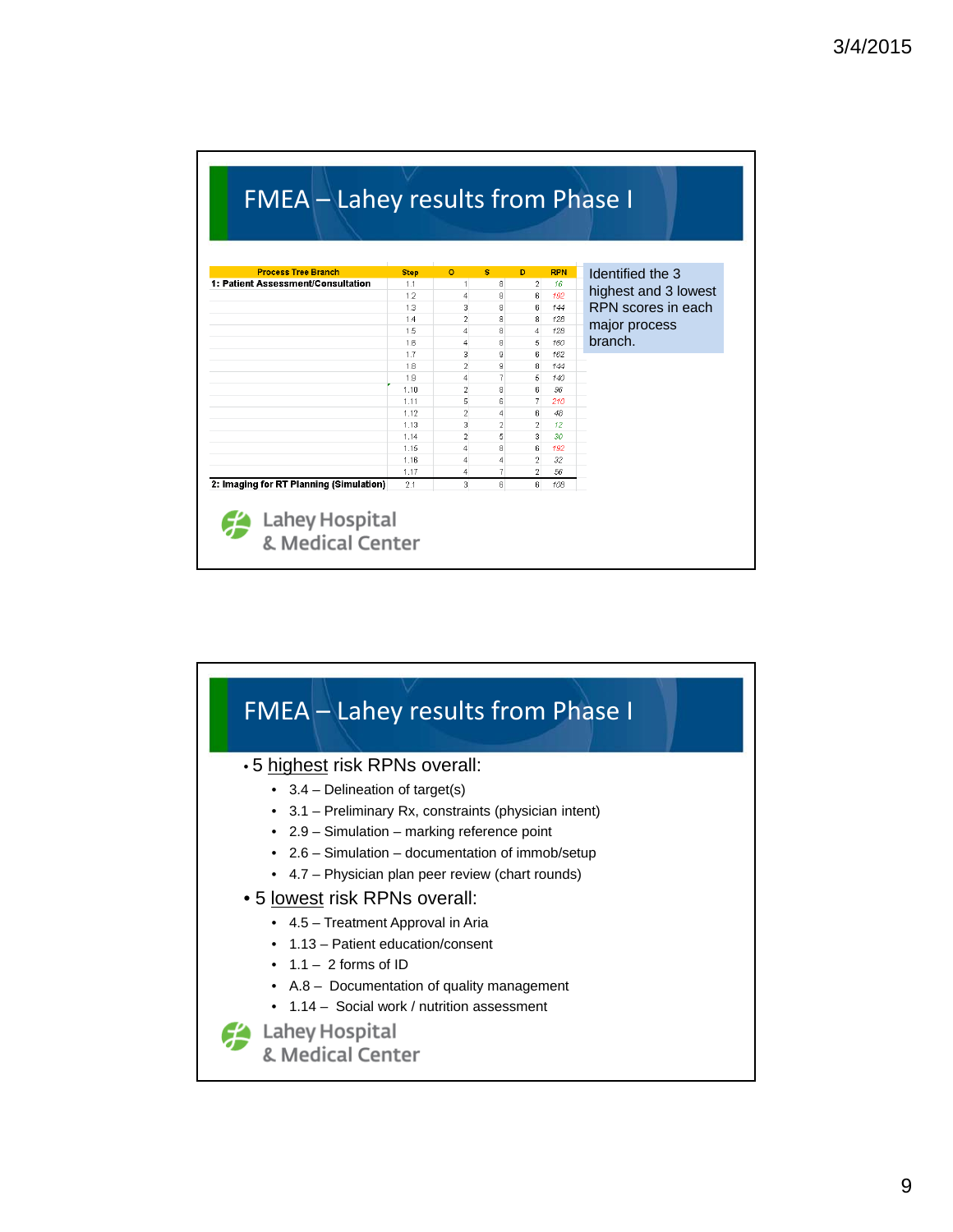## Communicating the lessons to the team

**Lahey Health – Radiation Oncology<br>Quality Assurance Report 01 December 2014** 

## Initial experience with FMEA - Top 10 recommendations

**Executive Summary**<br>The Labey Health Radiation Oncology (LHRO) team's Radiation Oncology Safety Initiative<br>(ROSI) focuses on all aspects of the Radiation Oncology service that have an impact on safety.<br>Consistent with thi

Following submission of the initial report, the FMEA Working Group met repeatedly to discuss each of the process steps with the highest Risk Priority Numbers (RPN) – referred to as the "Top 10" process steps from a risk p included the (qualitative) expectation of risk mitigation as well as the practical limitations inherent in each suggested process change.

This report provides the group's recommendations for addressing each of the Top  $10\,\mathrm{process}$ risks. We recognize that some of the recommendations would require a significant commitment<br>by clinical team members to alter their work routines, but we believe all recommendations are  $\,$  realistic and can be achieved without significant direct expense. As such, we recommend that the department commit to substantively addressing each recommendation in a prudent manner, recognizing that some process changes may take time to plan and implement.

Top 10 process risks

| <b>Recommendations</b> |                                                                                                                                                                                                                                                                                            |                                     |                    |                    |  |
|------------------------|--------------------------------------------------------------------------------------------------------------------------------------------------------------------------------------------------------------------------------------------------------------------------------------------|-------------------------------------|--------------------|--------------------|--|
| timeline.              | For each recommendation below, the "Implementation difficulty" rating is a subjective score on<br>a 1-10 scale as agreed by the Working Group, with 1 being very easy and 10 being extremely<br>difficult. The "Target date" is the Working Group's recommended goal for an implementation |                                     |                    |                    |  |
|                        | Step 3.3 - Planning: Registration of image sets.<br>Recommendation                                                                                                                                                                                                                         | <b>Implementation</b>               | <b>Target</b> date | Lead(s)            |  |
|                        |                                                                                                                                                                                                                                                                                            | <b>Difficulty</b>                   |                    |                    |  |
|                        | Consistently perform a "big picture" check - are<br>the correct data sets fused? Scroll through the<br>entire image volume - anything look odd?                                                                                                                                            | 1                                   | 1/1/15             | <b>MD</b>          |  |
|                        | Ensure that MD reviews the registration before<br>proceeding with target delineation & planning                                                                                                                                                                                            | 3                                   | 1/15/15            | Dosimetry - Rob    |  |
|                        | Step 3.4 – Planning: Delineation of target(s).                                                                                                                                                                                                                                             |                                     |                    |                    |  |
|                        | <b>Recommendation</b>                                                                                                                                                                                                                                                                      | Implementation<br><b>Difficulty</b> | <b>Target date</b> | $\textbf{Lead}(s)$ |  |
|                        | Dosimetrist opens CTPN with MD present, asks to<br>review CTPN to confirm that target delineation is                                                                                                                                                                                       | 3                                   | 2/1/15             | Dosimetry - Rob    |  |
|                        | correct.                                                                                                                                                                                                                                                                                   | 10                                  | 2                  | 7                  |  |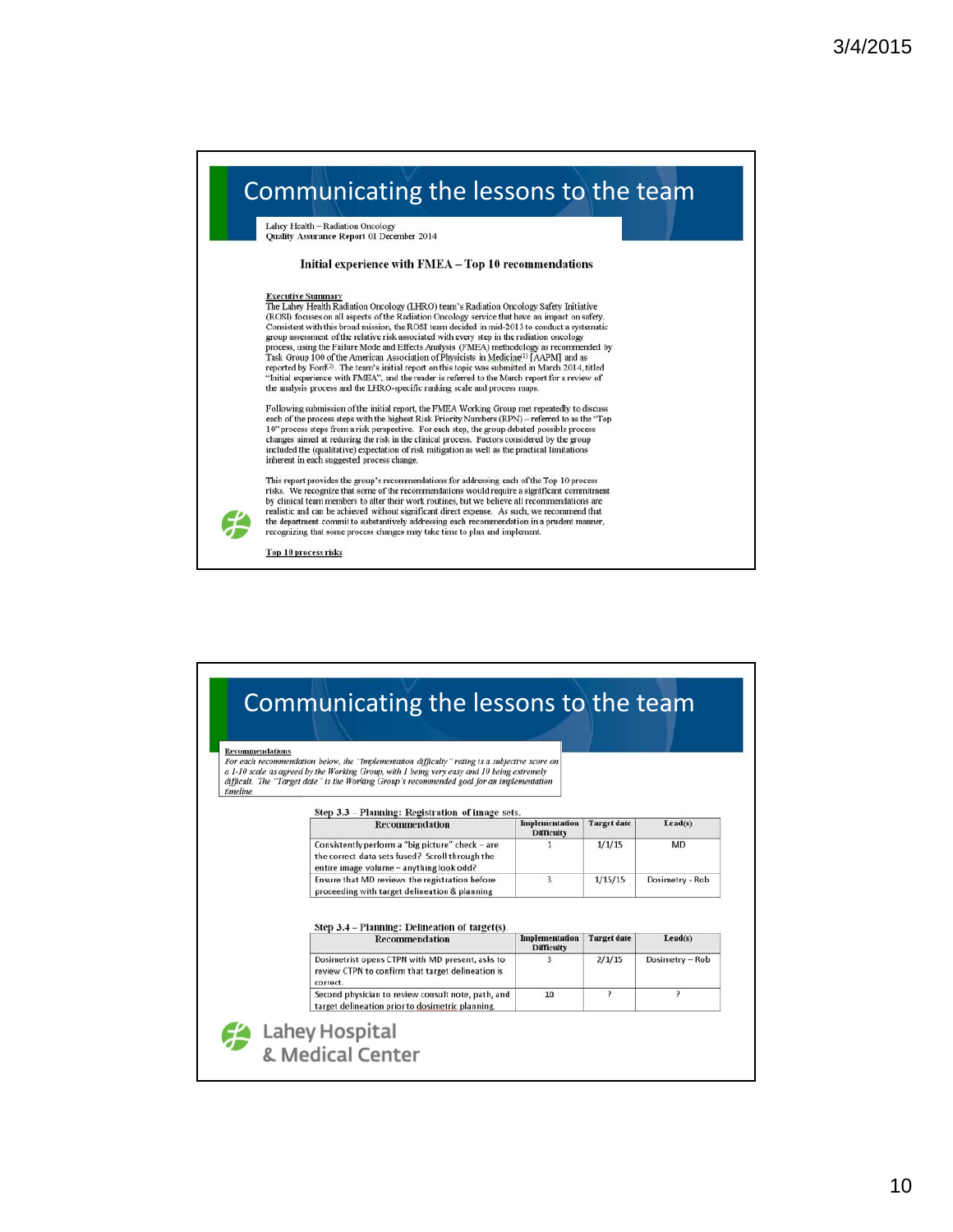![](_page_10_Figure_1.jpeg)

![](_page_10_Figure_2.jpeg)